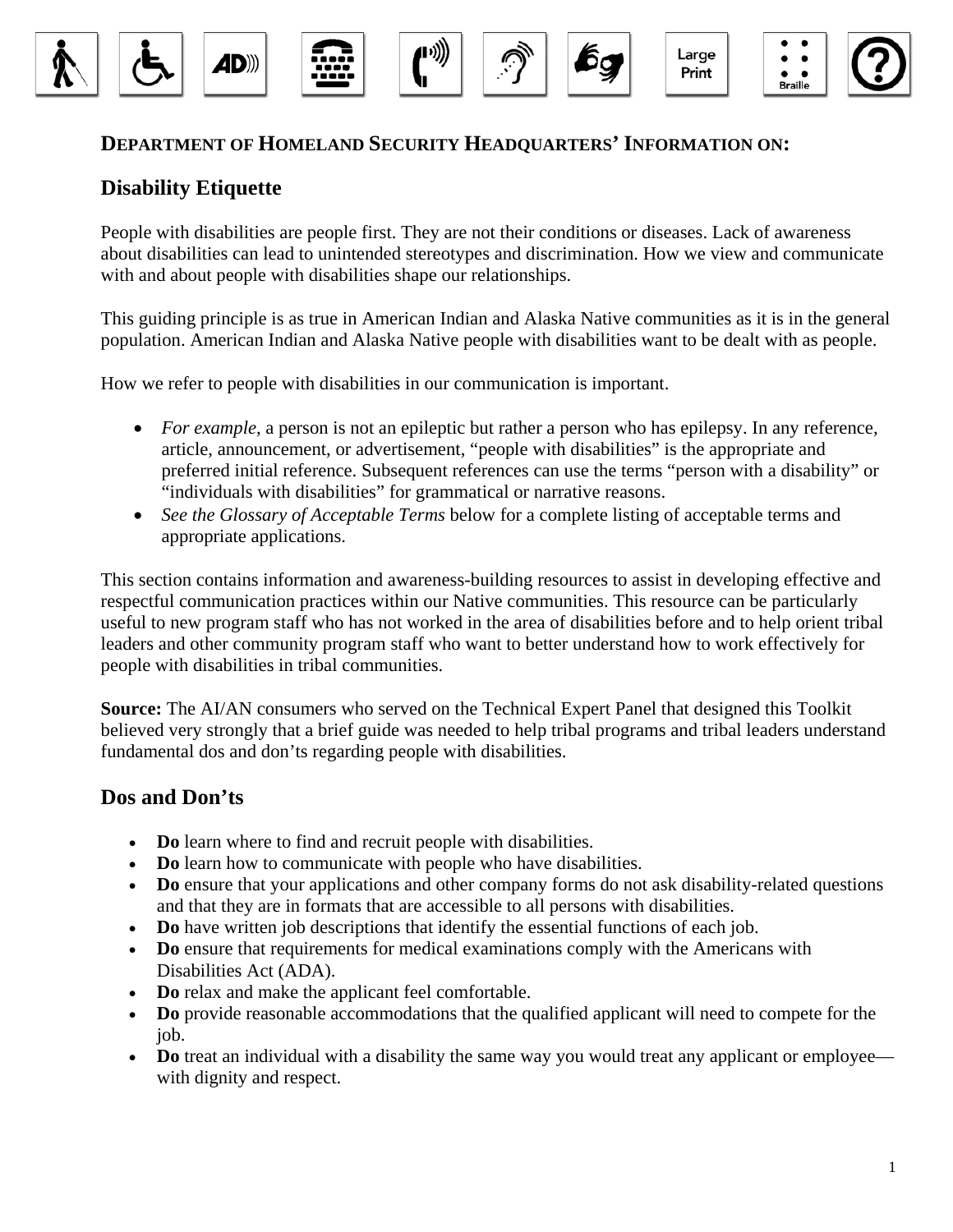- **Do** know that among those protected by ADA are qualified individuals who have AIDS or cancer or who are mentally retarded, traumatically brain-injured, deaf, blind, or learning disabled.
- **Do** understand that access includes not only providing environmental access, but also making forms accessible to people with visual or cognitive disabilities and making alarms and signals accessible to people with hearing disabilities.
- **Do** develop procedures for maintaining and protecting confidential medical records.
- **Do** train supervisors on making reasonable accommodations.
- **Don't** assume that persons with disabilities do not want to work.
- **Don't** assume that alcoholism and drug abuse are not real disabilities, or that recovering drug abusers are not covered by ADA.
- **Don't** ask if a person has a disability during an employment interview.
- **Don't** assume that certain jobs are more suited to persons with disabilities.
- **Don't** hire a person with a disability if that person is at significant risk of substantial harm to the health and safety of the public and there is no reasonable accommodation to reduce the risk or harm.
	- o Do not make this decision yourself.
	- o Consult with an attorney or personnel director when making such a determination.
	- o Your assumptions about a disability may be incorrect or unfounded.
- **Don't** hire a person with a disability who is not qualified to perform the essential functions of the job even with a reasonable accommodation.
- **Don't** assume that you have to retain an unqualified employee with a disability.
- **Don't** assume that your current management will need special training to learn how to work with people with disabilities.
- **Don't** assume that the cost of accident insurance will increase as a result of hiring a person with a disability.
- **Don't** assume that the work environment will be unsafe if an employee has a disability.
- **Don't** assume that reasonable accommodations are expensive.
- **Don't** speculate or try to imagine how you would perform a specific job if you had the applicant's disability.
- **Don't** assume that you don't have any jobs that a person with a disability can do.
- **Don't** assume that your work place is accessible.
- **Don't** make medical judgments.
- **Don't** assume that a person with a disability can't do a job because of apparent or non-apparent disabilities.

# **Conversation Etiquette**

**When talking to a person with a disability**, look at and speak directly to that person, rather than the companion. When an interpreter is present, please look at the person who is deaf, not the interpreter, when communicating.

Relax. Don't be embarrassed if you happen to use accepted common expressions such as "See you later" or "Got to be running along" that seem to relate to the person's disability.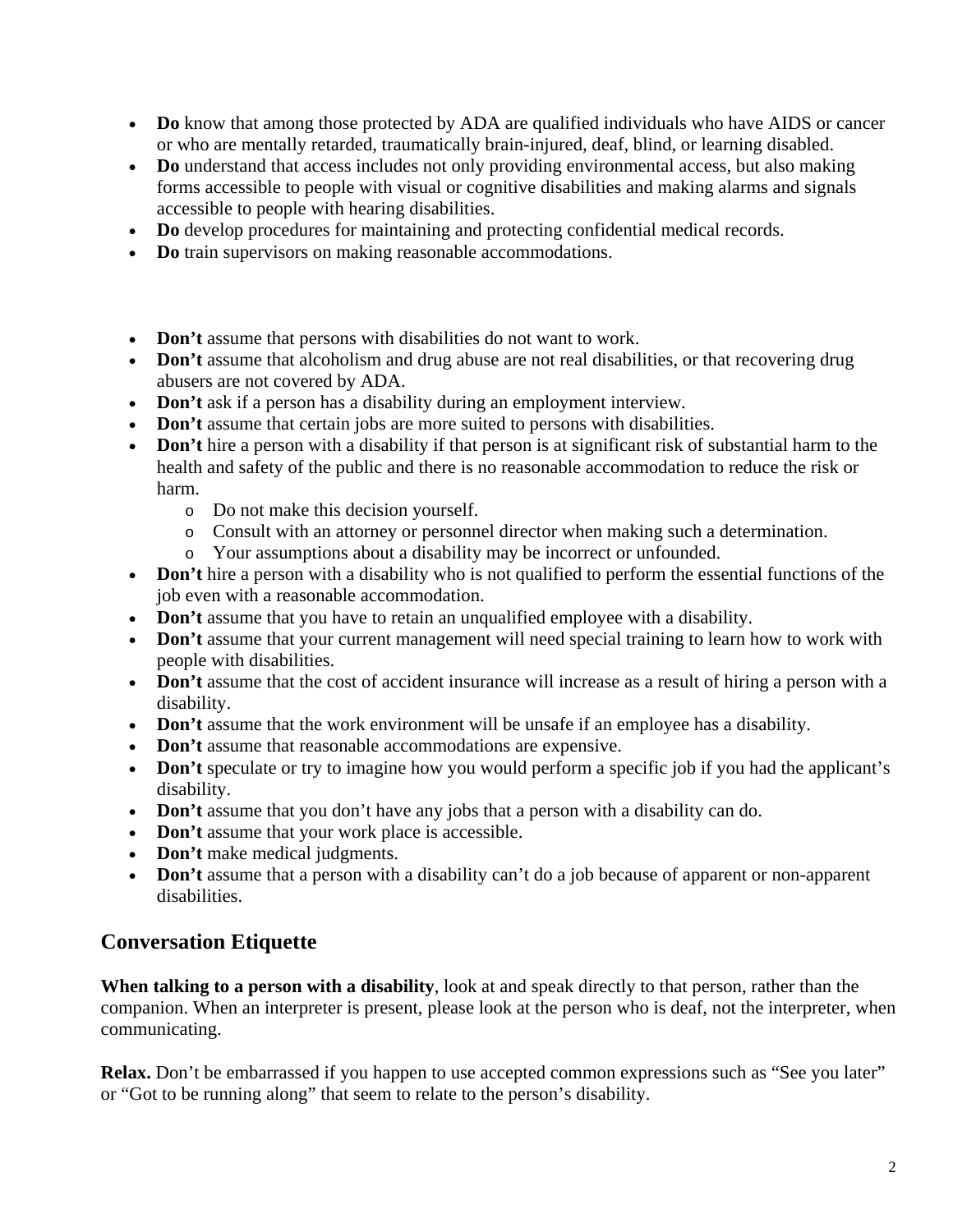**To get the attention of a person who is deaf or hard of hearing**, tap the person on the shoulder, wave your hand, or, in a large group, flicker the lights.

- Look directly at the person and speak clearly, naturally, and slowly to establish whether the person can read lips. Not all persons who are deaf can lip-read. Those who can will rely on facial expression and other body language to help in understanding.
- Show consideration by placing yourself under or near a light source and keeping your hands and food away from your mouth when speaking.
- Keep mustaches well-trimmed.
- Shouting won't help.
- Written notes to the person who is deaf or hard of hearing, however, may help facilitate the communication process.

**When talking with a person in a wheelchair** for more than a few minutes, sit in a chair, whenever possible, in order to place you at the person's eye level to facilitate conversation.

**When greeting a person with a severe loss of vision**, always identify yourself and others who may be with you. Example: *On my right is Candice Red Shawl*.

- When conversing in a group, give a vocal cue by announcing the name of the person to whom you are speaking.
- Speak in a normal tone of voice, indicate in advance when you will be moving from one place to another, and let it be known when the conversation is at an end.

**Listen attentively when you're talking to a person who has a speech disability.** Keep your manner encouraging rather than correcting.

- Exercise patience rather than attempting to speak for a person with a speech difficulty.
- When necessary, ask short questions that require short answers or a nod or a shake of the head.
- Never pretend to understand if you are having difficulty doing so. Repeat what you understand, or incorporate the interviewee's statements into each of the following questions. The person's reactions will clue you in and guide you.
- If you have difficulty communicating, be willing to repeat or rephrase a question. Open-ended questions are more appropriate than closed-ended questions.

Examples:

**Closed-Ended Question:** *You were a case manager in Social Services with the Three Affiliated Tribes for seven years. Is that correct?*

**Open-Ended Question:** *Tell me about your recent position as a case manager.*

**Do not shout at a person with a disability**. Shouting distorts speech for a deaf or hard-of-hearing person and is inappropriate for a blind or low vision person who can hear.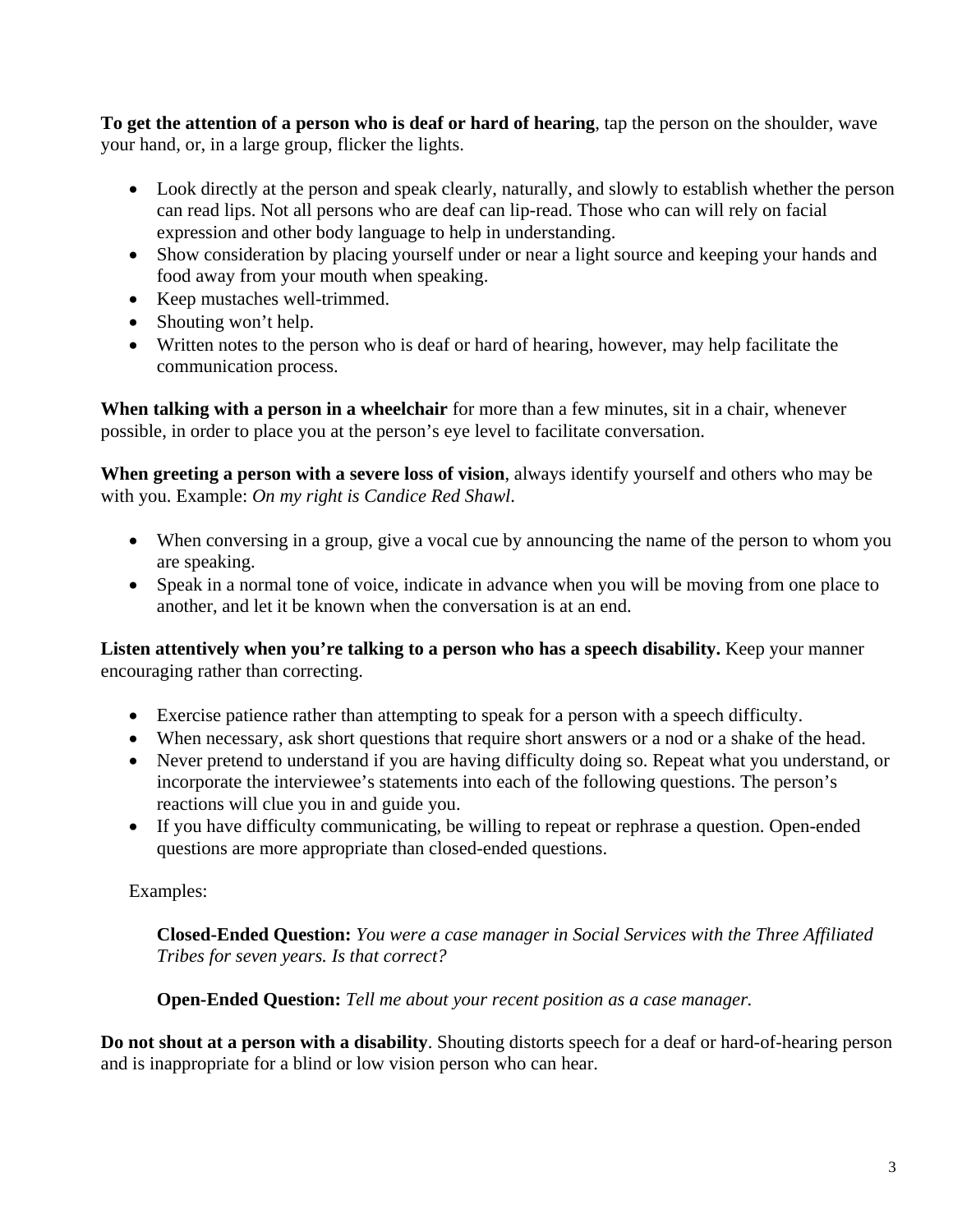## **Glossary of Acceptable Terms**

**Person with a disability:** (*Unacceptable*: Handicapped or impaired)

**Disability, a general term used for functional limitation that interferes with a person's ability to walk, hear, or lift, for example. It may refer to a physical, mental, or sensory condition. (Unacceptable**: Impaired, handicap, handicapped person, or handicapped)

**People with cerebral palsy, people with spinal cord injuries:** (*Unacceptable*: Cerebral palsied, spinal cord injured. Never identify people solely by their disability.)

**Person who had a spinal cord injury, polio, a stroke, etc., or a person who has multiple sclerosis, muscular dystrophy, arthritis, etc.** (*Unacceptable:* Victim. People with disabilities do not like to be perceived as victims for the rest of their lives, long after any victimization has occurred.)

**Has a disability, has a condition of (spina bifida, etc.), or born without legs, etc.** (*Unacceptable*: Defective, defect, deformed, vegetable. These words are offensive, dehumanizing, degrading, and stigmatizing.)

**Deaf: Deafness often refers to a person who has a total loss of hearing. Hard of hearing refers to a person who has a partial loss of hearing within a range from slight to severe. Hard of hearing also describes a person who communicates through speaking and speech-reading, and who usually has listening and hearing abilities adequate for ordinary telephone communication. Many hard-ofhearing individuals use a hearing aid. Deaf people are sometimes able to speak and speech-read, despite profound hearing loss. Most people who identify themselves as deaf also use sign language.** (*Unacceptable:* Hearing impaired; deaf and dumb is as bad as it sounds. The inability to speak does not indicate lack of intelligence.)

**Person who has a mental or developmental disability:** (*Unacceptable*: Retarded, moron, imbecile, and idiot. These are offensive to people who bear the label.)

**Use a wheelchair or crutches; a wheelchair user; walks with crutches.** (*Unacceptable*: Confined/restricted to a wheelchair; wheelchair bound. Most people who use a wheelchair or mobility devices do not regard them as confining. They are viewed as liberating, a means of getting around.)

**Non-disabled; able to walk, see, hear, etc.; people who are not disabled.** (*Unacceptable*: Healthy, when used to contrast with "disabled"--Healthy implies that the person with a disability is unhealthy. Many people with disabilities have excellent health. Normal--When used as the opposite of disabled, this implies that the person is abnormal. No one wants to be labeled as abnormal.)

#### **A person who has (name of disability): Example: a person who has multiple sclerosis.**

(*Unacceptable*: Afflicted with, suffers from, a victim of--Most people with disabilities do not regard themselves as victim or afflicted or suffering continually. Afflicted--a disability is not an affliction.)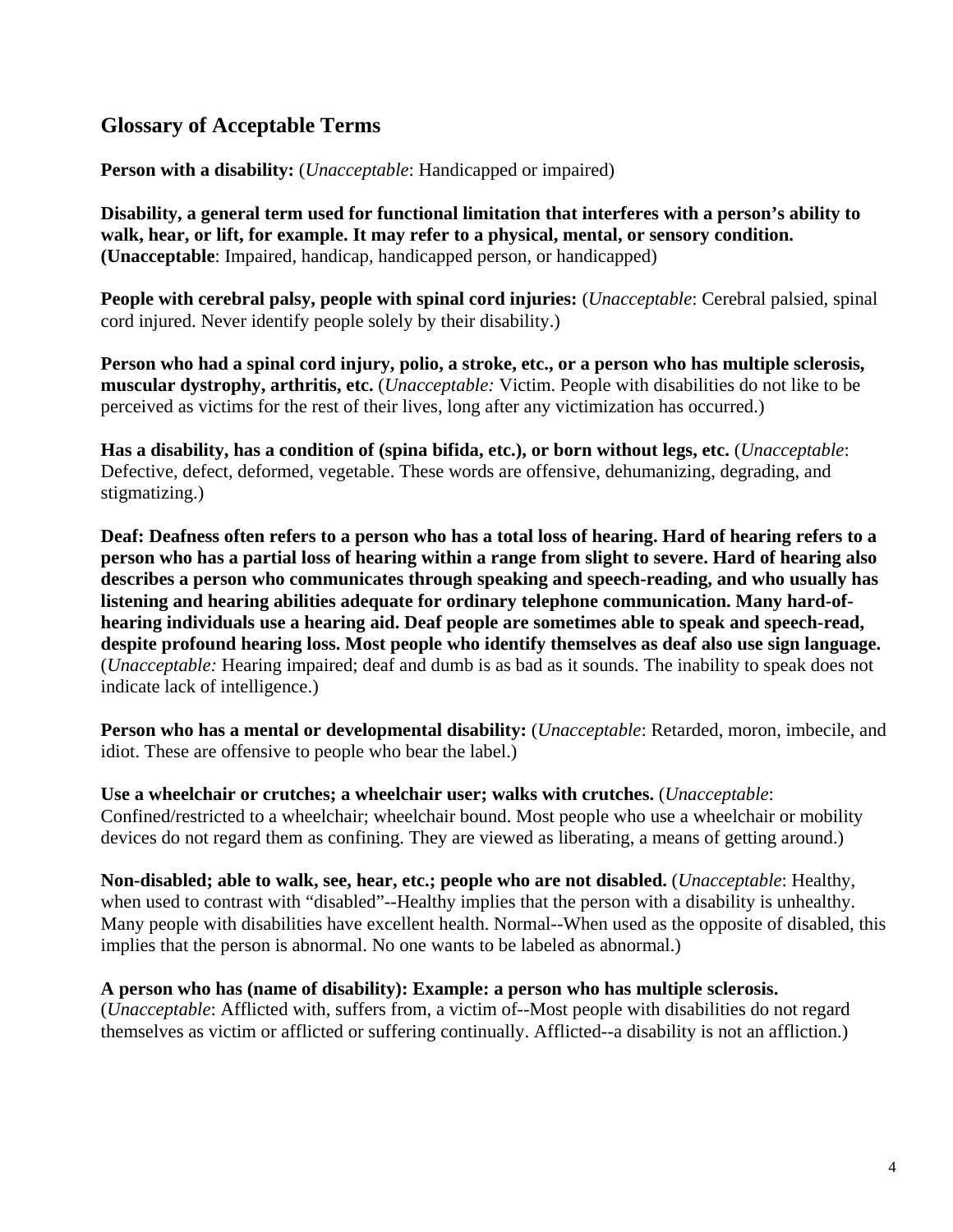# **Preparing for Sign Language Interpreters**

When hiring an interpreter for a presenter who is deaf or for making presentations to an audience that may include participants who are deaf, remember that the interpreter is there to facilitate communication. An interpreter is always a neutral, uninvolved party. Interpreters are part of the team meant to deliver accurate and intended messages given by all parties.

The more advance notice that is provided to the interpreter, the more prepared he/she will be. This process will allow the interpreter to have the proper time needed for a meeting or event and prevent "cold" interpreting. Time for preparation is essential to allow accurate dissemination of the intended messages to the audience.

In addition to the name and type of event, always provide the name of the event contact person and a phone number. Give the following information to the interpreter to enhance the quality of the interpreted meeting/event:

- Clear address and directions to the event and the location where the interpreter is to check-in.
- Correct spellings of all names of those speaking or performing.
- A summary of subjects that will be presented by each speaker. Provide copies of any handouts for the interpreter prior to the meeting or event.
- A list of terms, acronyms, and words that are specific to the discussion, such as the usage of IHS (Indian Health Service) or BIA (Bureau of Indian Affairs).
- Many times the names of tribes are difficult to interpret, so spellings or any abbreviated descriptions would be helpful.

If any information to be presented is in a language other than English, a written interpretation in English will be needed in advance. Any time you have lights on the presenter you will also need to have lights for the interpreter, especially if the event is inside an auditorium or in any dark area.

### **Resources Regarding Interpreters**

**Intertribal Deaf Council (IDC) -** Web site: [www.deafnative.com](http://www.deafnative.com/) - IDC promotes the interests of deaf and hard-of-hearing members to advance issues related to social, educational, economic, and environmental well-being by fostering and enhancing their cultural, historical, and linguistic tribal traditions.

### **The National Association of the Deaf (NAD)**

814 Thayer Avenue Silver Spring, MD 20910-4500 Phone: (301) 587-1788 TTY: (301) 587-1789 Fax: (301) 587-1791 Web site: [www.nad.org/openhouse/affiliates/SAs.html](http://www.nad.org/openhouse/affiliates/SAs.html)

The NAD is a private, nonprofit constituency organization with affiliates in each state and the District of Columbia. A complete listing of state associations can be found at the NAD Web site. Programs and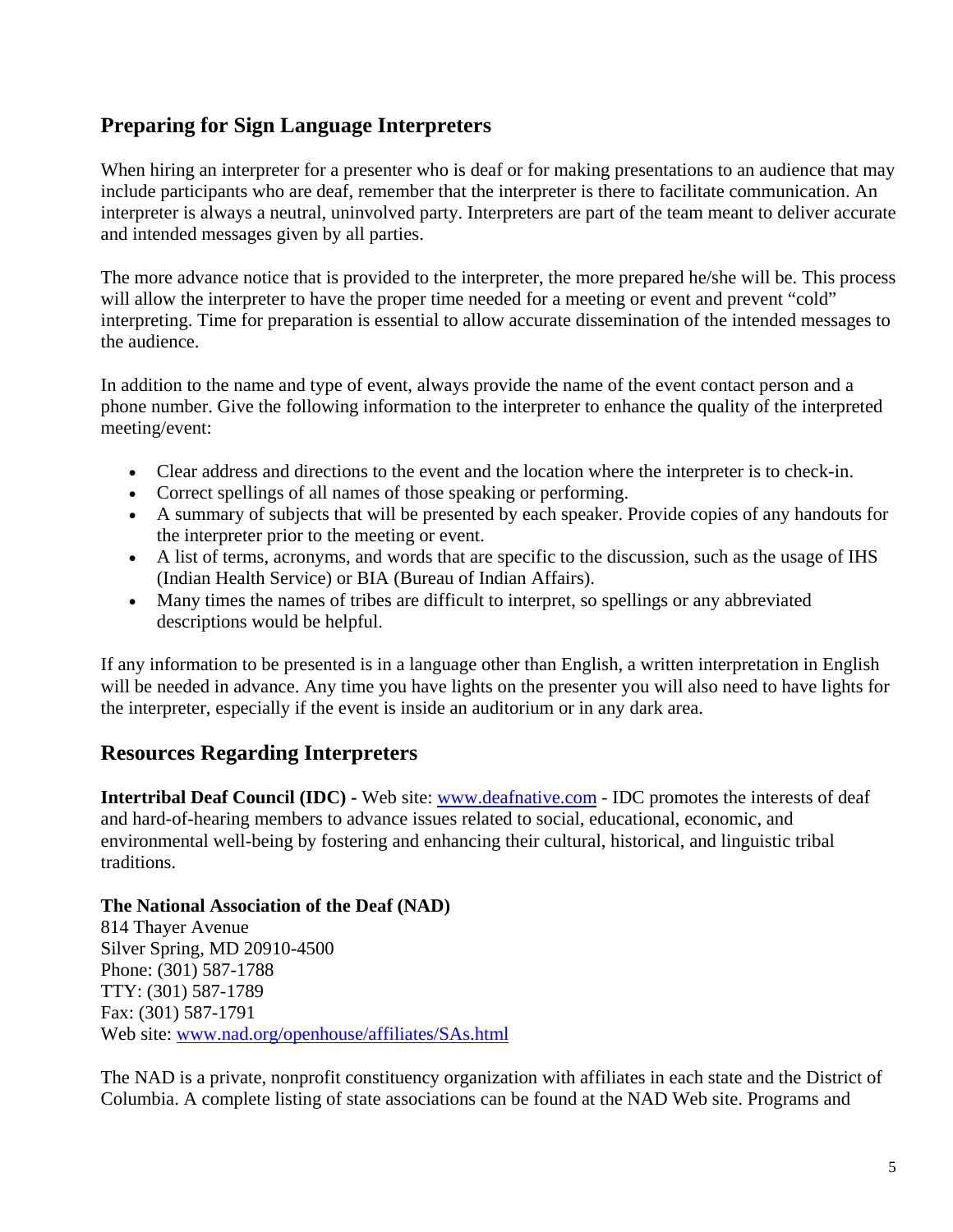activities of the NAD include grassroots advocacy and empowerment; captioned media; certification of American Sign Language professionals; certification of sign language interpreters; deafness-related information and publications; legal assistance; policy development and research; public awareness; and youth leadership development.

### **Registry of Interpreters for the Deaf, Inc. (RID)**

333 Commerce Street Alexandria, VA 22314 Voice: (703) 838-0030 TTY: (703) 838-0459 Fax: (703) 838-0454

RID is a national nonprofit association for sign language interpreters with over 50 state and local affiliate offices. For additional guidance in working with an interpreter, instructions on how to hire an interpreter, or links to finding an interpreter, see the RID Web site.

## **Service Animals**

Over 12,000 people with disabilities in the United States use service animals; many of those people are in tribal communities. It is important to know about service animals and to find ways to ensure safe and comfortable access for people with disabilities in tribal communities to be accompanied by these vitally important aids. Service animals should be accommodated in tribal, federal, and other public buildings in tribal communities. Tribal housing developments should also consider ways to ensure adequate access for people with disabilities who use service animals. Although the most familiar types of service animals are guide dogs used by people who are blind, service animals assist persons who have other disabilities as well. Many disabling conditions are invisible. A service animal is *not* required to have any special certification.

### *What Is a Service Animal?*

A service animal is *not* a pet!

According to ADA, a service animal is any animal that has been individually trained to provide assistance or perform tasks for the benefit of a person with a physical or mental disability that substantially limits one or more major life functions.

Service animals/service dogs can be trained to reliably perform many tasks, including the following:

- Leading a person who has a visual impairment around obstacles, to destinations (seating, across street, to/through door, to/into elevator, etc.).
- **Sound discrimination** to alert a person who is deaf or hard of hearing to the presence of specific sounds, such as
	- Smoke/fire/clock alarms
	- Telephone
	- Baby crying
	- **Sirens**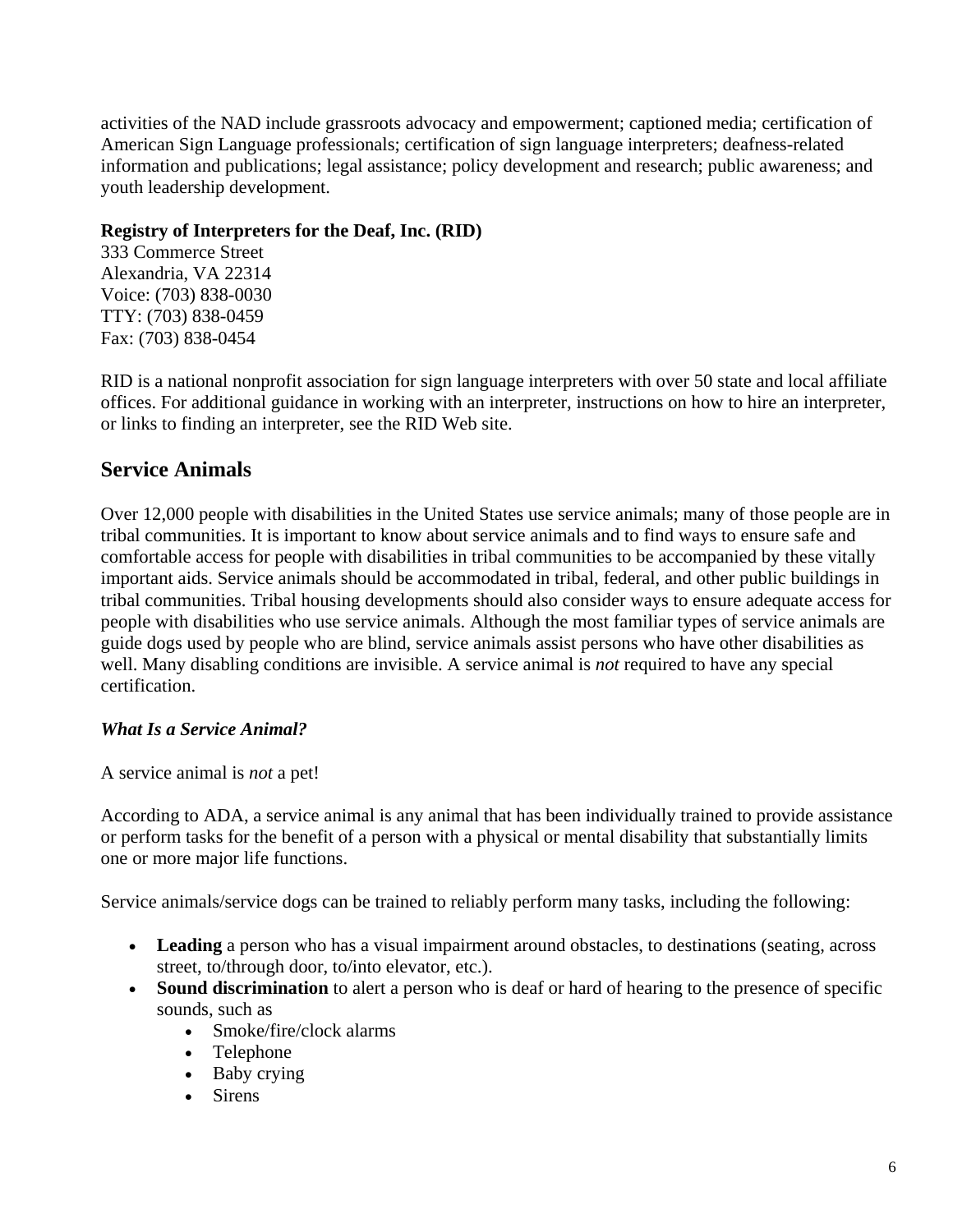- Another person
- Timers buzzing
- Knocks at door
- Unusual sounds (e.g., things that go bump in the night, mice in the cabinet)
- **General assistance**, including
	- Mobility (helping person balance for transfer/ambulation, pulling wheelchair, helping person rise from sitting or fallen position)
	- Retrieval (getting items that are dropped or otherwise out of reach, carrying items by mouth)
	- Scent discrimination (locate items; people; places, such as bathrooms, elevators, escalators, return path)
	- Miscellaneous (e.g., open/close doors and drawers, help person undress/dress, carry items in backpack, act as physical buffer to jostling by others, put clothes in washer/remove from dryer, bark to alert for help)
- **Sense and alert** owners to oncoming seizures. It is currently unknown why or how some dogs are able to do this, but a number of dogs have demonstrated the ability to warn their owners of oncoming seizures, enabling the owners to position themselves safely.
- **Emotional support**, providing a known, trusting entity to facilitate homeostasis (e.g., maintenance of blood pressure, respiration, heart rate, temperature) during potentially difficult episodes. (Delta Society, 2002)

### *Service Animal Access*

The civil rights of persons with disabilities to be accompanied by their service animals in all places of public and housing accommodations is protected by the following federal laws:

- Americans with Disabilities Act (1990)
- Air Carrier Access Act (1986)
- Fair Housing Amendments Act (1988)
- Rehabilitation Act (1973)

### *Service Animal Etiquette*

- Do not touch the service animal, or the person it assists, without permission.
- Do not make noises at the service animal; they may distract the animal from doing its job.
- Do not feed the service animal; doing so may disrupt its schedule.
- Do not be offended if the person does not feel like discussing his/her disability or the assistance the service animal provides. Not everyone wants to be a walking show-and-tell exhibit.

### *Service Animal Resources*

### **The Delta Society**

580 Naches Avenue SW, Suite 101 Renton, WA 98055-2297 Phone: (425) 226-7357